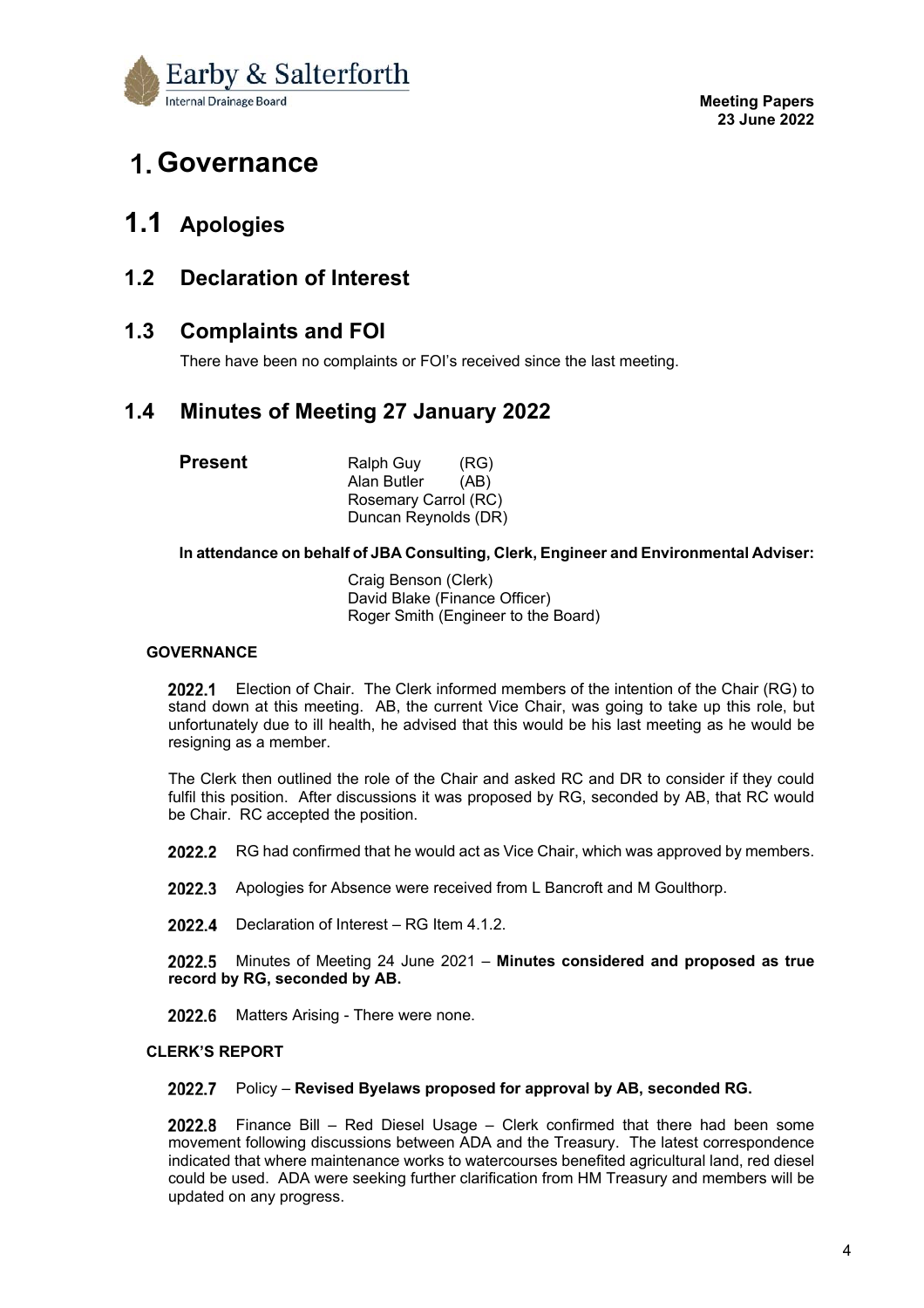

#### **FINANCE REPORT**

**2022.9** Rating Report – FO confirmed that the balance of £55.20 related to 5 ratepayers and that it was expected the rates would be collected before the end of the financial year. It was noted that there were a couple of ratepayers who had in the past been reluctant to pay their drainage rates and one who requested the money to be collected in person. The FO confirmed this information would be passed on to the Rating Officer.

2022.10 List of Payments, RG asked to test the market for insurance quotes. FO to undertake – **Approval proposed by DR and seconded by RG.**

2022.11 Audit Review Meeting – Members noted the minutes of the meeting.

**2022.12** External Audit – FO confirmed that the audit had been completed with no issues raised.

**2022.13** Risk Register – FO took members through the Register and explained how the Board's day-to-day operations were covered by the Register. **DR proposed approval of and RC seconded.**

Estimates, Rates and Special Levies for the Year Ending 31 March 2023 – FO took members through the estimate and discussed the variances shown specifically with regard to the watercourse maintenance activity. This was explained by the Engineer and RG that the additional works had been approved. The proposed rate for the forthcoming year was for a 1p increase. **Approval proposed by AB and seconded by RG.**

2022.15 Five Year Budget Estimate – FO took members through the report. He told members it gives the board a direction of travel. The aim will be too breakeven whilst maintaining an adequate level of reserves.

#### **ENGINEER'S REPORT**

2022.16 Asset Management – Eng reviewed the maintenance works that had been carried out during this financial year and discussed the additional works that were completed. The Eng confirmed that he would bring a proposed schedule of watercourse maintenance works to the next meeting in June for members to review and approve.

2022.17 Environment Agency – The Eng concerns over the siltation in Earby Beck had been passed on to the EA and it is hoped that this matter would be addressed in this calendar year.

2022.18 Planning Applications – Eng discussed with members Pendle Borough Councils Local Plan and the implications within the Boards catchment. The Engineer's report was approved by AB and seconded by RG.

#### **HEALTH & SAFETY**

2022.19 Information Noted.

#### **ENVIRONMENTAL REPORT**

2022.20 Biodiversity Action Plan – It was noted that the walkover surveys would be undertaken this year and recorded in the Board's BAP.

**2022.21** The Environment Bill -The Clerk advised that the enactment of this Bill will give the Board the opportunity to consider extending their boundary to the full catchment. The Board's sphere of influence and responsibilities will be extended along with an increase in the monies raised via drainage rates and special levy. This process will be long and involve a public consultation phase at some point.